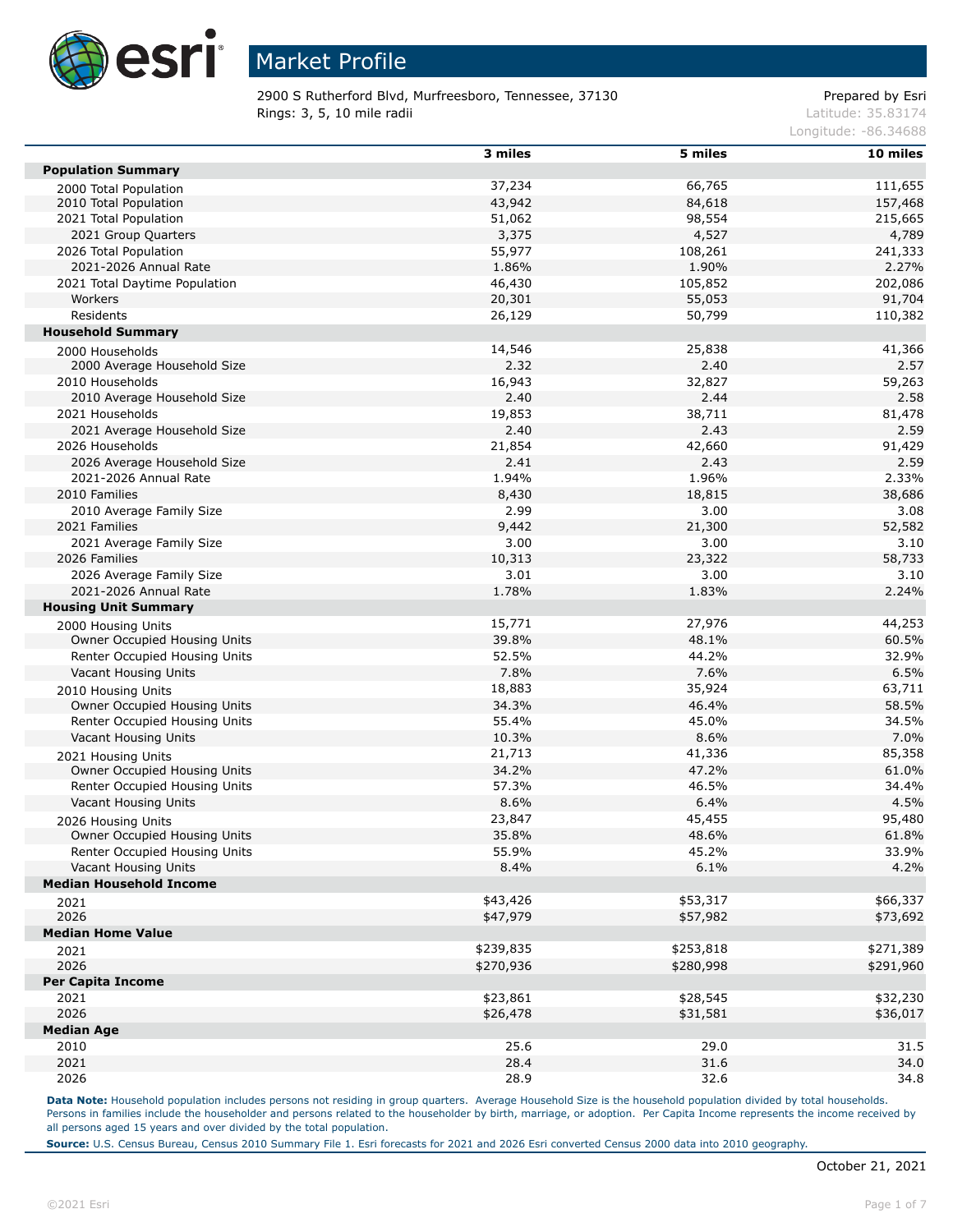

2900 S Rutherford Blvd, Murfreesboro, Tennessee, 37130 Prepared by Esri **Rings: 3, 5, 10 mile radii** Latitude: 35.83174

Longitude: -86.34688

|                                            | 3 miles   | 5 miles   | 10 miles  |
|--------------------------------------------|-----------|-----------|-----------|
| 2021 Households by Income                  |           |           |           |
| Household Income Base                      | 19,853    | 38,711    | 81,478    |
| $<$ \$15,000                               | 12.7%     | 9.4%      | 6.4%      |
| $$15,000 - $24,999$                        | 12.6%     | 10.4%     | 6.9%      |
| \$25,000 - \$34,999                        | 13.4%     | 11.4%     | 8.9%      |
| \$35,000 - \$49,999                        | 17.5%     | 15.1%     | 12.9%     |
| \$50,000 - \$74,999                        | 19.4%     | 19.5%     | 20.3%     |
| \$75,000 - \$99,999                        | 9.1%      | 10.1%     | 13.3%     |
| $$100,000 - $149,999$                      | 8.2%      | 14.4%     | 18.3%     |
| \$150,000 - \$199,999                      | 4.5%      | 5.9%      | 8.2%      |
| $$200,000+$                                | 2.6%      | 3.7%      | 4.8%      |
| Average Household Income                   | \$60,767  | \$72,780  | \$85,156  |
| 2026 Households by Income                  |           |           |           |
| Household Income Base                      | 21,854    | 42,660    | 91,429    |
| $<$ \$15,000                               | 10.5%     | 7.7%      | 5.1%      |
| $$15,000 - $24,999$                        | 10.6%     | 8.6%      | 5.5%      |
| \$25,000 - \$34,999                        | 12.8%     | 10.4%     | 8.0%      |
| \$35,000 - \$49,999                        | 17.9%     | 14.9%     | 12.1%     |
| \$50,000 - \$74,999                        | 20.6%     | 20.4%     | 20.0%     |
| \$75,000 - \$99,999                        | 10.2%     | 11.0%     | 13.6%     |
| $$100,000 - $149,999$                      | 9.7%      | 16.4%     | 20.3%     |
| \$150,000 - \$199,999                      | 5.2%      | 6.9%      | 9.9%      |
| $$200,000+$                                | 2.6%      | 3.8%      | 5.5%      |
| Average Household Income                   | \$67,231  | \$80,312  | \$94,940  |
| 2021 Owner Occupied Housing Units by Value |           |           |           |
| Total                                      | 7,410     | 19,501    | 52,083    |
| $<$ \$50,000                               | 3.6%      | 2.5%      | 2.3%      |
| \$50,000 - \$99,999                        | 8.1%      | 4.5%      | 2.7%      |
| $$100,000 - $149,999$                      | 8.2%      | 5.2%      | 3.4%      |
| \$150,000 - \$199,999                      | 16.4%     | 16.9%     | 14.3%     |
| \$200,000 - \$249,999                      | 17.2%     | 19.6%     | 18.8%     |
| \$250,000 - \$299,999                      | 14.7%     | 16.2%     | 19.8%     |
| \$300,000 - \$399,999                      | 16.7%     | 20.6%     | 22.4%     |
| \$400,000 - \$499,999                      | 9.5%      | 9.1%      | 9.9%      |
| \$500,000 - \$749,999                      | 3.8%      | 3.3%      | 4.1%      |
| \$750,000 - \$999,999                      | 0.8%      | 0.9%      | 0.9%      |
| \$1,000,000 - \$1,499,999                  | 0.9%      | 0.8%      | 0.9%      |
| \$1,500,000 - \$1,999,999                  | 0.0%      | 0.0%      | 0.1%      |
| $$2,000,000 +$                             | 0.1%      | 0.2%      | 0.4%      |
| Average Home Value                         | \$271,002 | \$287,419 | \$306,003 |
| 2026 Owner Occupied Housing Units by Value |           |           |           |
| Total                                      | 8,520     | 22,098    | 59,032    |
| $<$ \$50,000                               | 2.4%      | 1.6%      | 1.3%      |
| \$50,000 - \$99,999                        | 5.8%      | 3.0%      | 1.6%      |
| $$100,000 - $149,999$                      | 5.8%      | 3.5%      | 2.1%      |
| \$150,000 - \$199,999                      | 12.4%     | 12.6%     | 10.3%     |
| \$200,000 - \$249,999                      | 16.9%     | 18.3%     | 17.1%     |
| \$250,000 - \$299,999                      | 16.2%     | 17.6%     | 20.9%     |
| \$300,000 - \$399,999                      | 20.2%     | 24.7%     | 26.4%     |
| \$400,000 - \$499,999                      | 12.6%     | 11.5%     | 12.1%     |
| \$500,000 - \$749,999                      | 5.1%      | 4.4%      | 5.2%      |
| \$750,000 - \$999,999                      | 1.0%      | 1.2%      | 1.2%      |
| \$1,000,000 - \$1,499,999                  | 1.4%      | 1.1%      | 1.1%      |
| \$1,500,000 - \$1,999,999                  | 0.0%      | $0.0\%$   | 0.1%      |
| $$2,000,000 +$                             | 0.2%      | 0.3%      | 0.5%      |
| Average Home Value                         | \$307,115 | \$317,383 | \$335,313 |

Data Note: Income represents the preceding year, expressed in current dollars. Household income includes wage and salary earnings, interest dividends, net rents, pensions, SSI and welfare payments, child support, and alimony.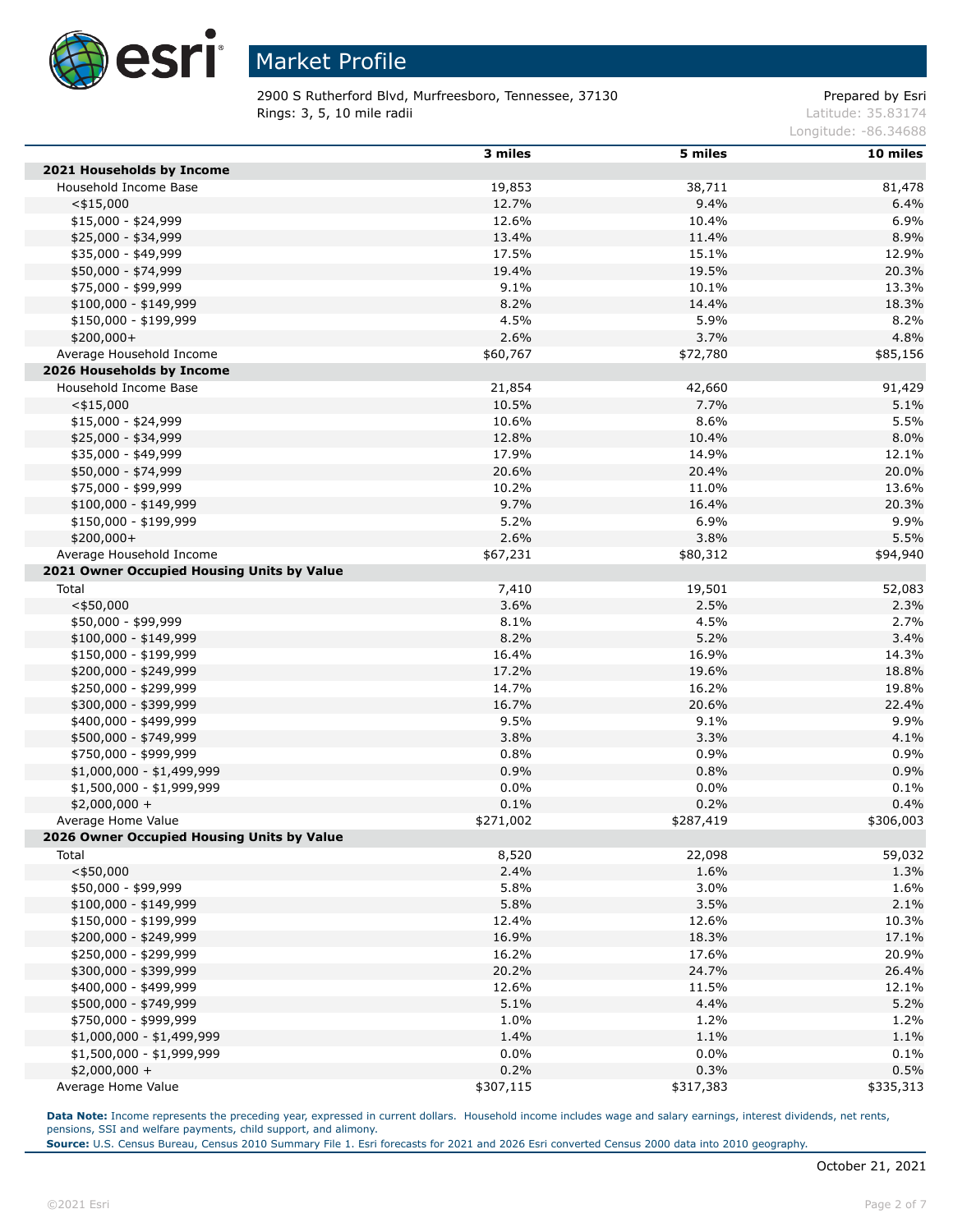

2900 S Rutherford Blvd, Murfreesboro, Tennessee, 37130 Prepared by Esri **Rings: 3, 5, 10 mile radii** Latitude: 35.83174

Longitude: -86.34688

|                        | 3 miles | 5 miles | 10 miles |
|------------------------|---------|---------|----------|
| 2010 Population by Age |         |         |          |
| Total                  | 43,941  | 84,618  | 157,471  |
| $0 - 4$                | 6.2%    | 6.5%    | 6.8%     |
| $5 - 9$                | 5.2%    | 6.1%    | 6.8%     |
| $10 - 14$              | 4.6%    | 5.5%    | 6.6%     |
| $15 - 24$              | 32.8%   | 24.7%   | 19.3%    |
| $25 - 34$              | 16.1%   | 15.7%   | 15.6%    |
| $35 - 44$              | 9.6%    | 11.9%   | 13.7%    |
| $45 - 54$              | 9.6%    | 11.4%   | 12.9%    |
| $55 - 64$              | 7.4%    | 8.8%    | 9.5%     |
| $65 - 74$              | 4.5%    | 5.1%    | 5.1%     |
| 75 - 84                | 2.7%    | 3.0%    | 2.7%     |
| $85 +$                 | 1.2%    | 1.4%    | 1.0%     |
| $18 +$                 | 81.2%   | 78.6%   | 75.8%    |
| 2021 Population by Age |         |         |          |
| Total                  | 51,063  | 98,553  | 215,666  |
| $0 - 4$                | 5.6%    | 5.8%    | 6.3%     |
| $5 - 9$                | 5.0%    | 5.7%    | 6.3%     |
| $10 - 14$              | 4.5%    | 5.3%    | 6.2%     |
| $15 - 24$              | 26.7%   | 20.6%   | 15.8%    |
| $25 - 34$              | 20.4%   | 18.2%   | 16.9%    |
| $35 - 44$              | 10.4%   | 12.1%   | 13.7%    |
| $45 - 54$              | 8.0%    | 10.0%   | 11.6%    |
| $55 - 64$              | 8.3%    | 9.7%    | 10.9%    |
| $65 - 74$              | 6.4%    | 7.4%    | 7.7%     |
| $75 - 84$              | 3.4%    | 3.7%    | 3.4%     |
| $85 +$                 | 1.4%    | 1.6%    | 1.2%     |
| $18 +$                 | 82.3%   | 80.2%   | 77.8%    |
| 2026 Population by Age |         |         |          |
| Total                  | 55,977  | 108,259 | 241,334  |
| $0 - 4$                | 5.8%    | 5.9%    | 6.3%     |
| $5 - 9$                | 5.0%    | 5.5%    | 6.3%     |
| $10 - 14$              | 4.5%    | 5.3%    | 6.2%     |
| $15 - 24$              | 26.2%   | 20.2%   | 15.2%    |
| $25 - 34$              | 18.4%   | 16.6%   | 16.3%    |
| $35 - 44$              | 11.7%   | 13.1%   | 14.5%    |
| $45 - 54$              | 8.2%    | 10.1%   | 11.2%    |
| $55 - 64$              | 7.8%    | 9.3%    | 10.2%    |
| $65 - 74$              | 6.9%    | 7.8%    | 8.2%     |
| 75 - 84                | 4.0%    | 4.5%    | 4.3%     |
| $85 +$                 | 1.5%    | 1.6%    | 1.3%     |
| $18 +$                 | 82.1%   | 80.3%   | 77.7%    |
| 2010 Population by Sex |         |         |          |
| Males                  | 22,073  | 42,025  | 77,991   |
| Females                | 21,869  | 42,593  | 79,477   |
| 2021 Population by Sex |         |         |          |
| Males                  | 25,766  | 49,069  | 106,555  |
| Females                | 25,297  | 49,485  | 109,110  |
| 2026 Population by Sex |         |         |          |
| Males                  | 28,072  | 53,699  | 118,911  |
| Females                | 27,905  | 54,561  | 122,422  |
|                        |         |         |          |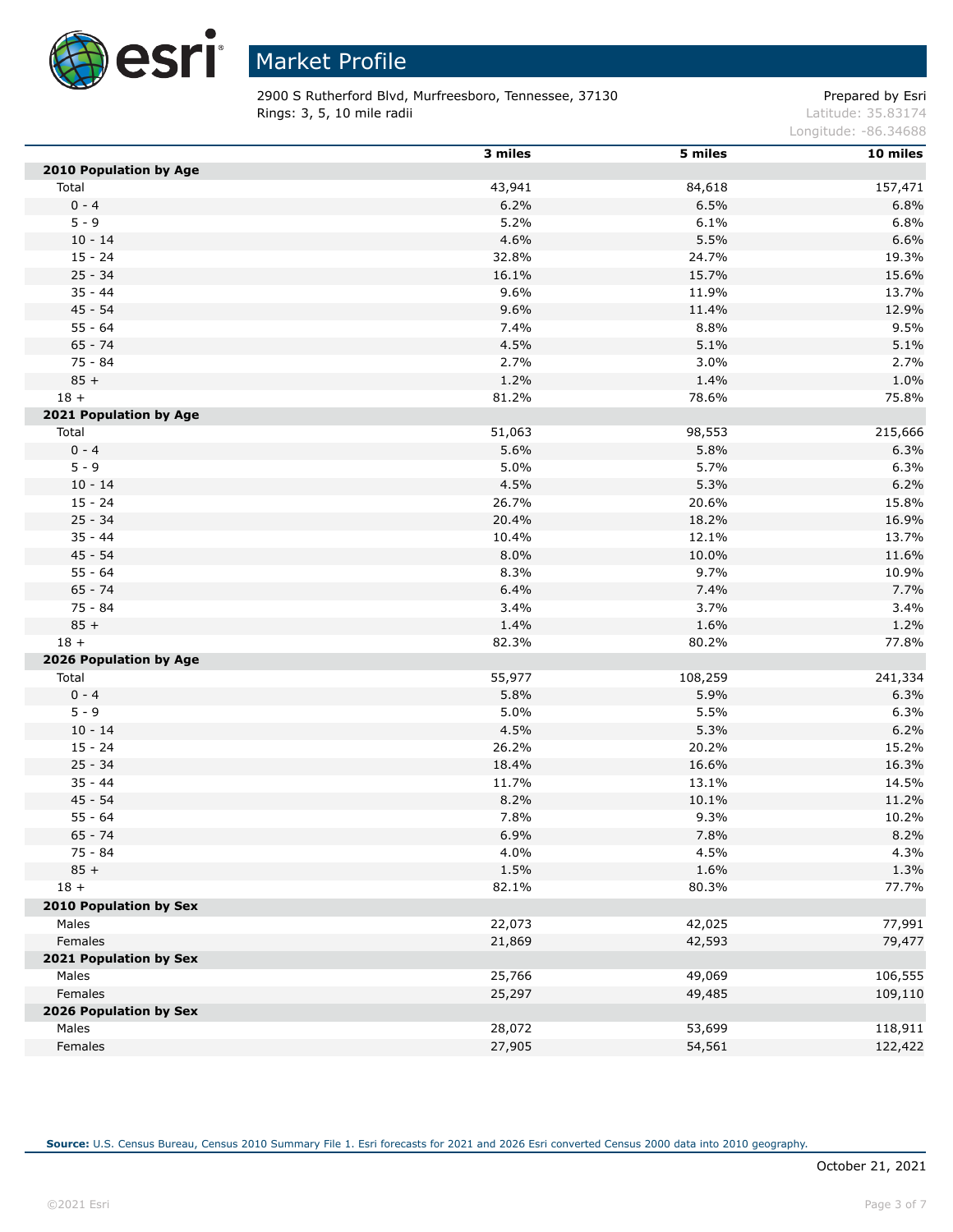

2900 S Rutherford Blvd, Murfreesboro, Tennessee, 37130 Prepared by Esri **Rings: 3, 5, 10 mile radii** Latitude: 35.83174

Longitude: -86.34688

|                                                    | 3 miles | 5 miles | 10 miles |
|----------------------------------------------------|---------|---------|----------|
| 2010 Population by Race/Ethnicity                  |         |         |          |
| Total                                              | 43,941  | 84,619  | 157,468  |
| White Alone                                        | 68.6%   | 74.2%   | 79.5%    |
| <b>Black Alone</b>                                 | 20.3%   | 16.4%   | 12.4%    |
| American Indian Alone                              | 0.3%    | 0.4%    | 0.3%     |
| Asian Alone                                        | 3.2%    | 3.1%    | 3.1%     |
| Pacific Islander Alone                             | 0.1%    | 0.1%    | 0.1%     |
| Some Other Race Alone                              | 4.6%    | 3.1%    | 2.4%     |
| Two or More Races                                  | 3.0%    | 2.8%    | 2.3%     |
| Hispanic Origin                                    | 8.1%    | 6.1%    | 5.1%     |
| Diversity Index                                    | 56.3    | 48.9    | 41.4     |
| 2021 Population by Race/Ethnicity                  |         |         |          |
| Total                                              | 51,062  | 98,554  | 215,665  |
| White Alone                                        | 59.2%   | 65.6%   | 73.1%    |
| <b>Black Alone</b>                                 | 26.3%   | 21.9%   | 16.3%    |
| American Indian Alone                              | 0.3%    | 0.4%    | 0.3%     |
| Asian Alone                                        | 3.6%    | 3.6%    | 3.7%     |
| Pacific Islander Alone                             | 0.1%    | 0.1%    | 0.1%     |
| Some Other Race Alone                              | 6.5%    | 4.5%    | 3.3%     |
| Two or More Races                                  | 4.0%    | 3.8%    | 3.3%     |
| Hispanic Origin                                    | 11.4%   | 8.8%    | 7.2%     |
| Diversity Index                                    | 66.3    | 59.7    | 51.3     |
| 2026 Population by Race/Ethnicity                  |         |         |          |
| Total                                              | 55,977  | 108,262 | 241,333  |
| White Alone                                        | 55.0%   | 61.6%   | 69.6%    |
| <b>Black Alone</b>                                 | 29.2%   | 24.7%   | 18.6%    |
| American Indian Alone                              | 0.3%    | 0.4%    | 0.3%     |
| Asian Alone                                        | 3.9%    | 4.0%    | 4.1%     |
| Pacific Islander Alone                             | 0.1%    | 0.1%    | 0.1%     |
| Some Other Race Alone                              | 7.3%    | 5.2%    | 3.7%     |
| Two or More Races                                  | 4.2%    | 4.1%    | 3.5%     |
| Hispanic Origin                                    | 12.8%   | 9.9%    | 8.3%     |
| Diversity Index                                    | 69.7    | 63.7    | 55.8     |
| 2010 Population by Relationship and Household Type |         |         |          |
| Total                                              | 43,942  | 84,618  | 157,468  |
| In Households                                      | 92.4%   | 94.7%   | 97.0%    |
| In Family Households                               | 60.2%   | 69.2%   | 77.9%    |
| Householder                                        | 19.2%   | 22.1%   | 24.6%    |
| Spouse                                             | 11.5%   | 15.0%   | 18.3%    |
| Child                                              | 23.0%   | 26.2%   | 29.7%    |
| Other relative                                     | 3.7%    | 3.3%    | 3.2%     |
| Nonrelative                                        | 2.8%    | 2.5%    | 2.2%     |
| In Nonfamily Households                            | 32.2%   | 25.5%   | 19.1%    |
| In Group Quarters                                  | 7.6%    | 5.3%    | 3.0%     |
| Institutionalized Population                       | 0.8%    | 1.7%    | 1.1%     |
| Noninstitutionalized Population                    | 6.8%    | 3.6%    | 2.0%     |

Data Note: Persons of Hispanic Origin may be of any race. The Diversity Index measures the probability that two people from the same area will be from different race/ ethnic groups. **Source:** U.S. Census Bureau, Census 2010 Summary File 1. Esri forecasts for 2021 and 2026 Esri converted Census 2000 data into 2010 geography.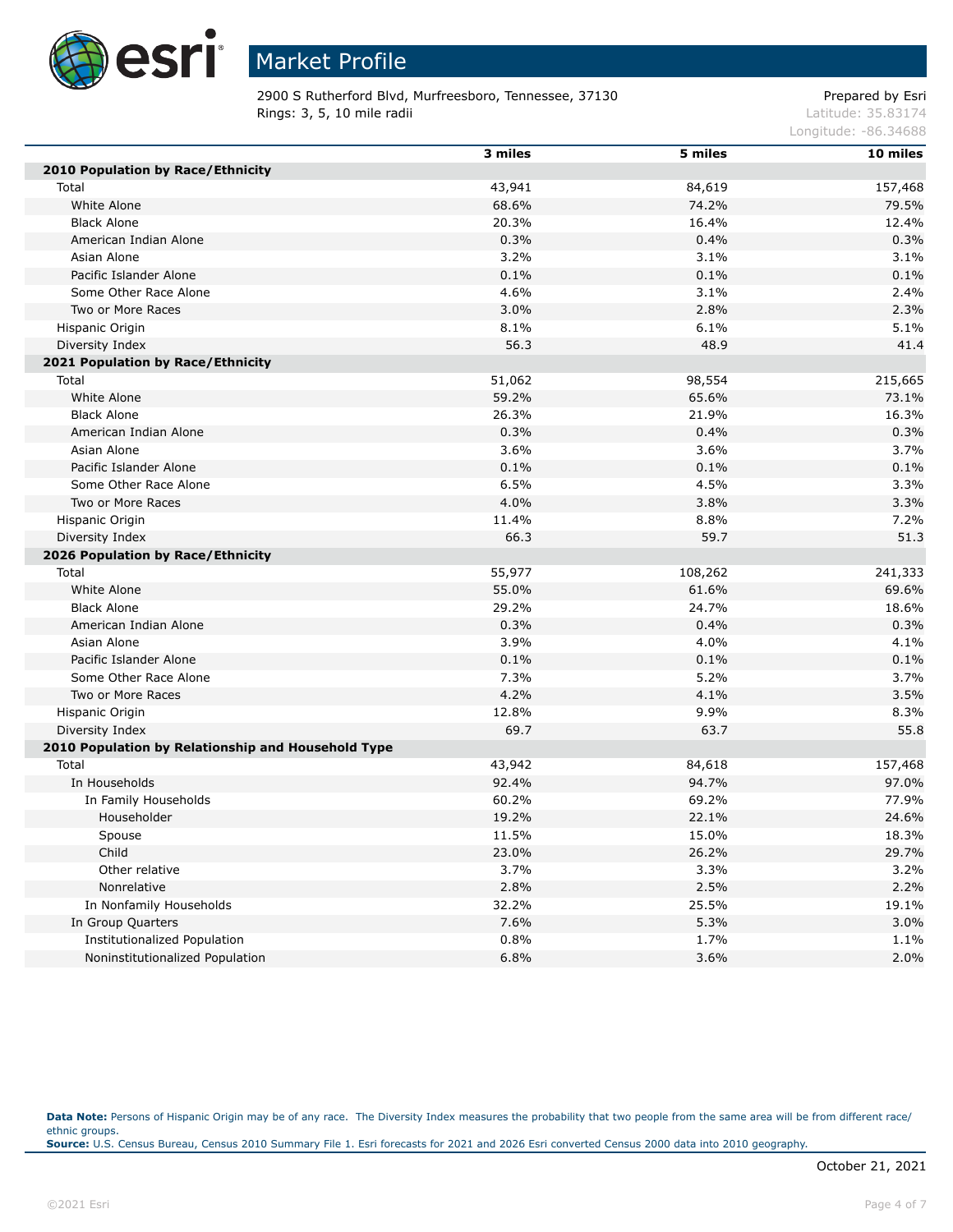

# Market Profile

2900 S Rutherford Blvd, Murfreesboro, Tennessee, 37130 Prepared by Esri **Rings: 3, 5, 10 mile radii** Latitude: 35.83174

Longitude: -86.34688

|                                               | 3 miles | 5 miles | 10 miles |
|-----------------------------------------------|---------|---------|----------|
| 2021 Population 25+ by Educational Attainment |         |         |          |
| Total                                         | 29,702  | 61,719  | 140,907  |
| Less than 9th Grade                           | 3.3%    | 2.6%    | 2.1%     |
| 9th - 12th Grade, No Diploma                  | 6.9%    | 6.0%    | 4.5%     |
| High School Graduate                          | 21.0%   | 20.4%   | 20.0%    |
| GED/Alternative Credential                    | 4.5%    | 4.8%    | 4.2%     |
| Some College, No Degree                       | 24.2%   | 22.7%   | 22.1%    |
| Associate Degree                              | 7.2%    | 7.8%    | 8.2%     |
| Bachelor's Degree                             | 22.5%   | 23.6%   | 26.1%    |
| Graduate/Professional Degree                  | 10.4%   | 12.0%   | 12.8%    |
| 2021 Population 15+ by Marital Status         |         |         |          |
| Total                                         | 43,315  | 81,975  | 175,083  |
| <b>Never Married</b>                          | 55.2%   | 43.8%   | 35.8%    |
| Married                                       | 30.5%   | 40.7%   | 49.9%    |
| Widowed                                       | 4.2%    | 4.9%    | 4.5%     |
| Divorced                                      | 10.1%   | 10.6%   | 9.8%     |
| 2021 Civilian Population 16+ in Labor Force   |         |         |          |
| Civilian Population 16+                       | 27,216  | 50,672  | 110,233  |
| Population 16+ Employed                       | 92.9%   | 94.2%   | 95.7%    |
| Population 16+ Unemployment rate              | 7.1%    | 5.8%    | 4.3%     |
| Population 16-24 Employed                     | 29.6%   | 22.2%   | 16.7%    |
| Population 16-24 Unemployment rate            | 9.4%    | 9.0%    | 7.5%     |
| Population 25-54 Employed                     | 58.2%   | 62.3%   | 66.4%    |
| Population 25-54 Unemployment rate            | 7.1%    | 5.6%    | 4.2%     |
| Population 55-64 Employed                     | 8.5%    | 11.0%   | 12.3%    |
| Population 55-64 Unemployment rate            | 1.5%    | 1.9%    | 1.3%     |
| Population 65+ Employed                       | 3.8%    | 4.5%    | 4.6%     |
| Population 65+ Unemployment rate              | 0.3%    | 0.6%    | 0.5%     |
| 2021 Employed Population 16+ by Industry      |         |         |          |
| Total                                         | 25,279  | 47,757  | 105,518  |
| Agriculture/Mining                            | 0.1%    | 0.3%    | 0.4%     |
| Construction                                  | 5.8%    | 4.8%    | 5.9%     |
| Manufacturing                                 | 12.2%   | 12.5%   | 13.1%    |
| Wholesale Trade                               | 1.8%    | 2.0%    | 3.0%     |
| Retail Trade                                  | 13.5%   | 13.1%   | 12.1%    |
| Transportation/Utilities                      | 5.1%    | 5.4%    | 6.4%     |
| Information                                   | 1.5%    | 1.7%    | 2.0%     |
| Finance/Insurance/Real Estate                 | 6.0%    | 6.7%    | 7.9%     |
| <b>Services</b>                               | 50.8%   | 49.8%   | 45.0%    |
| Public Administration                         | 3.1%    | 3.6%    | 4.1%     |
| 2021 Employed Population 16+ by Occupation    |         |         |          |
| Total                                         | 25,280  | 47,756  | 105,517  |
| White Collar                                  | 56.6%   | 62.8%   | 66.2%    |
| Management/Business/Financial                 | 13.5%   | 16.8%   | 19.2%    |
| Professional                                  | 18.3%   | 22.6%   | 23.4%    |
| Sales                                         | 11.0%   | 10.6%   | 10.9%    |
| Administrative Support                        | 13.6%   | 12.8%   | 12.7%    |
| Services                                      | 20.8%   | 16.8%   | 13.2%    |
| <b>Blue Collar</b>                            | 22.7%   | 20.3%   | 20.7%    |
| Farming/Forestry/Fishing                      | $0.0\%$ | 0.1%    | 0.1%     |
| Construction/Extraction                       | 4.1%    | 3.3%    | 3.5%     |
| Installation/Maintenance/Repair               | 2.2%    | 2.6%    | 3.0%     |
| Production                                    | 8.3%    | 7.3%    | 6.7%     |
| Transportation/Material Moving                | 8.0%    | 7.0%    | 7.3%     |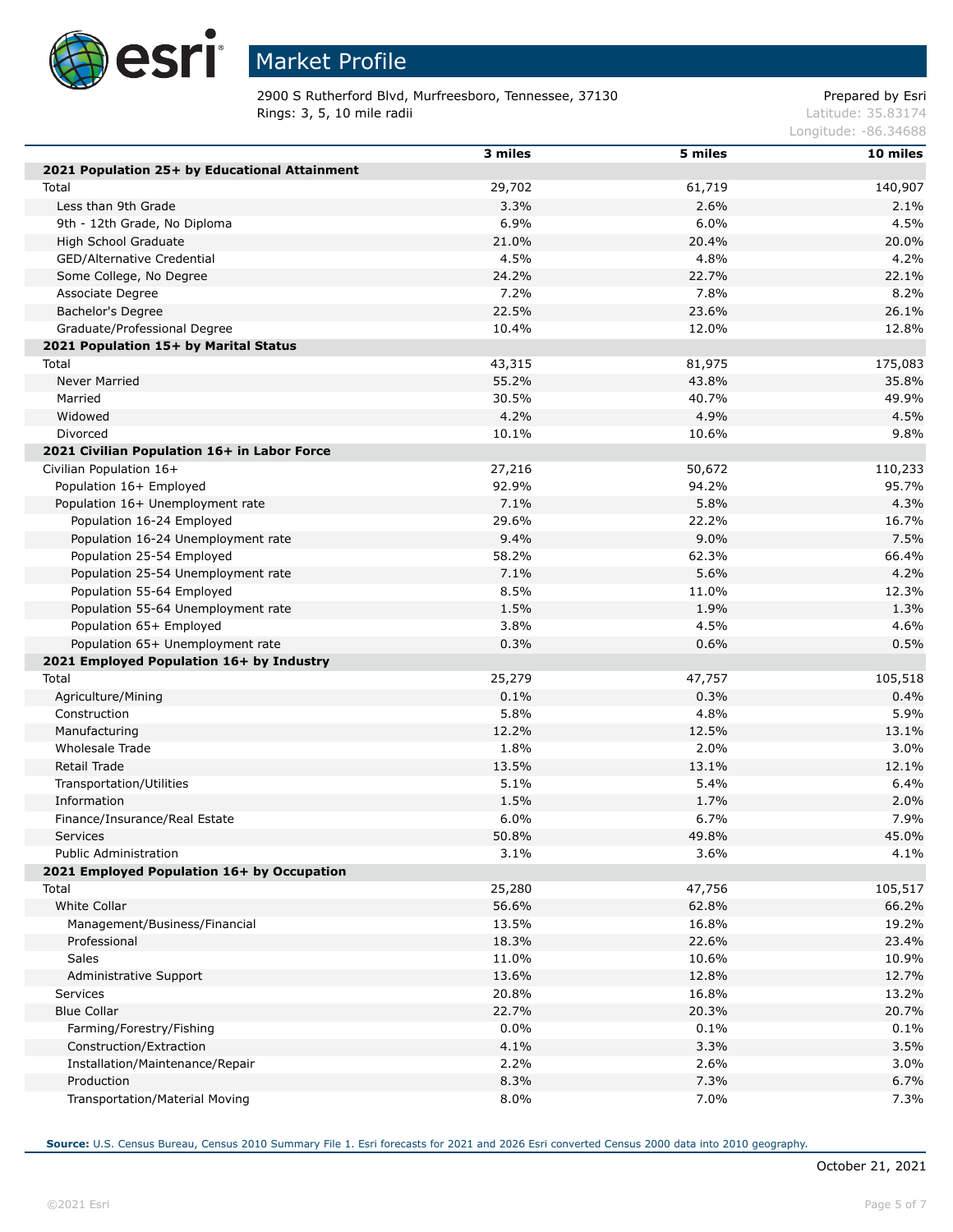

2900 S Rutherford Blvd, Murfreesboro, Tennessee, 37130 Prepared by Esri **Rings: 3, 5, 10 mile radii** Latitude: 35.83174

Longitude: -86.34688

|                                               | 3 miles | 5 miles | 10 miles |
|-----------------------------------------------|---------|---------|----------|
| 2010 Households by Type                       |         |         |          |
| Total                                         | 16,943  | 32,828  | 59,263   |
| Households with 1 Person                      | 30.6%   | 28.3%   | 24.2%    |
| Households with 2+ People                     | 69.4%   | 71.7%   | 75.8%    |
| Family Households                             | 49.8%   | 57.3%   | 65.3%    |
| Husband-wife Families                         | 29.8%   | 38.9%   | 48.6%    |
| With Related Children                         | 13.2%   | 17.8%   | 23.7%    |
| Other Family (No Spouse Present)              | 19.9%   | 18.5%   | 16.7%    |
| Other Family with Male Householder            | 5.4%    | 4.9%    | 4.6%     |
| With Related Children                         | 2.8%    | 2.7%    | 2.7%     |
| Other Family with Female Householder          | 14.6%   | 13.5%   | 12.1%    |
| With Related Children                         | 10.1%   | 9.3%    | 8.3%     |
| Nonfamily Households                          | 19.6%   | 14.4%   | 10.5%    |
|                                               |         |         |          |
| All Households with Children                  | 26.7%   | 30.4%   | 35.2%    |
|                                               |         |         |          |
| Multigenerational Households                  | 3.0%    | 3.0%    | 3.5%     |
| Unmarried Partner Households                  | 8.5%    | 7.5%    | 6.7%     |
| Male-female                                   | 7.7%    | 6.7%    | 6.0%     |
| Same-sex                                      | 0.8%    | 0.8%    | 0.7%     |
| 2010 Households by Size                       |         |         |          |
| Total                                         | 16,943  | 32,827  | 59,263   |
| 1 Person Household                            | 30.6%   | 28.3%   | 24.2%    |
| 2 Person Household                            | 32.0%   | 32.9%   | 32.9%    |
| 3 Person Household                            | 17.1%   | 17.3%   | 18.2%    |
| 4 Person Household                            | 13.0%   | 13.5%   | 15.3%    |
| 5 Person Household                            | 4.4%    | 5.2%    | 6.1%     |
| 6 Person Household                            | 1.7%    | 1.8%    | 2.1%     |
| 7 + Person Household                          | 1.2%    | 1.1%    | 1.2%     |
| 2010 Households by Tenure and Mortgage Status |         |         |          |
| Total                                         | 16,943  | 32,827  | 59,263   |
| Owner Occupied                                | 38.2%   | 50.8%   | 62.9%    |
| Owned with a Mortgage/Loan                    | 26.2%   | 37.1%   | 48.5%    |
| Owned Free and Clear                          | 12.1%   | 13.6%   | 14.5%    |
| Renter Occupied                               | 61.8%   | 49.2%   | 37.1%    |
| 2021 Affordability, Mortgage and Wealth       |         |         |          |
| Housing Affordability Index                   | 103     | 119     | 140      |
| Percent of Income for Mortgage                | 23.2%   | 20.0%   | 17.2%    |
| Wealth Index                                  | 48      | 62      | 79       |
| 2010 Housing Units By Urban/ Rural Status     |         |         |          |
| <b>Total Housing Units</b>                    | 18,883  | 35,924  | 63,711   |
| Housing Units Inside Urbanized Area           | 96.0%   | 93.9%   | 84.7%    |
| Housing Units Inside Urbanized Cluster        | 0.0%    | $0.0\%$ | 0.0%     |
| <b>Rural Housing Units</b>                    | 4.0%    | 6.1%    | 15.3%    |
| 2010 Population By Urban/ Rural Status        |         |         |          |
| <b>Total Population</b>                       | 43,942  | 84,618  | 157,468  |
| Population Inside Urbanized Area              | 95.7%   | 93.7%   | 83.8%    |
| Population Inside Urbanized Cluster           | 0.0%    | $0.0\%$ | 0.0%     |
| Rural Population                              | 4.3%    | 6.3%    | 16.2%    |

Data Note: Households with children include any households with people under age 18, related or not. Multigenerational households are families with 3 or more parentchild relationships. Unmarried partner households are usually classified as nonfamily households unless there is another member of the household related to the householder. Multigenerational and unmarried partner households are reported only to the tract level. Esri estimated block group data, which is used to estimate polygons or non-standard geography.